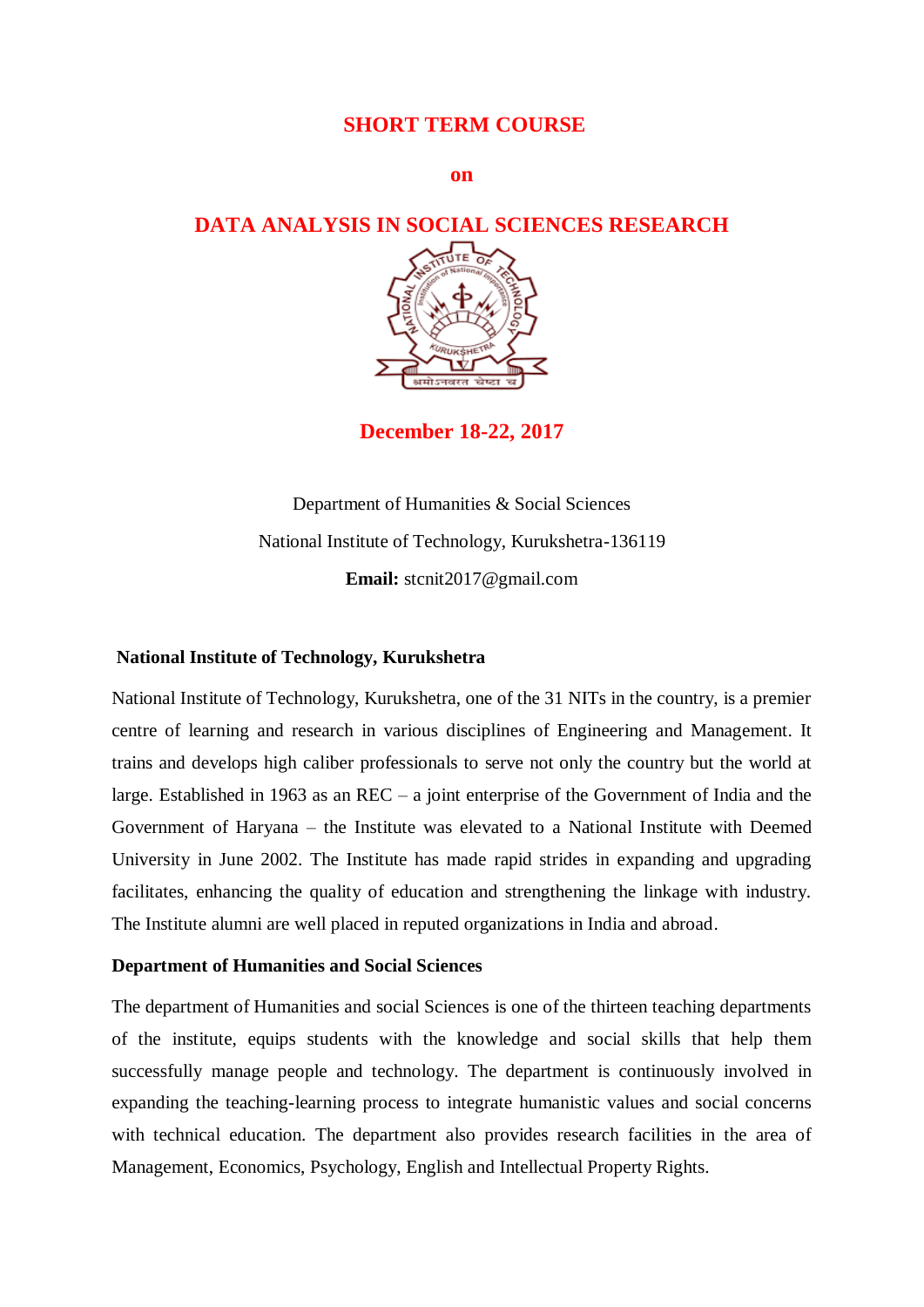#### **About the Short Term Course**

The field of social sciences research is very dynamic and evolving at a rapid pace. One has to be updated with the latest data analysis for the meaningful research in the area of social sciences/management/sciences. Generating data is not a big problem but interpreting the information hidden in the data is a challenging task and it will become simplified if one has the knowledge of analyzing the data. It will not only provide a better result but also contribute significantly to the knowledge base and hence be useful for researchers as well as to the society. The job is simplified with the help of software therefore it is imperative for a researcher to know which software will be suitable for his/her research and how it should be used.

In this context, Department of Humanities and Social Sciences (NIT KKR) endeavors to organize a Short Term Course on **"Data Analysis in Social Sciences Research**". The appropriateness of techniques provides ample scope to the researchers for investigating the research problem with greater precision, and also helps the researchers in substantiating the research arguments. The Course is designed for Faculty members and research scholars in the field of Social Sciences, Management, Science, Engineering and other relevant disciplines. The Course will definitely enrich the participants in terms of applying the suitable research techniques for producing quality research which would be having the implications on different social strata.

#### **Usefulness of the Course**

The course is inter-disciplinary in nature. The students and faculty from Science, Engineering and other disciplines will certainly be benefitted from deliberation during the course, in general and those working in the area of Humanities and Social Sciences in particular.

#### **Objectives of the Course**

- To equip the participants with the fundamental knowledge of research and to acquaint them about the techniques of defining research problems
- To acquaint the aspired learners about the tools and techniques for the data analysis in the fields of social sciences/ management/ science research
- To familiarize the participants about structures of research proposals demanded by funding agencies; formats of research papers suitable for SCI/Scopus indexed journals; and effective thesis writing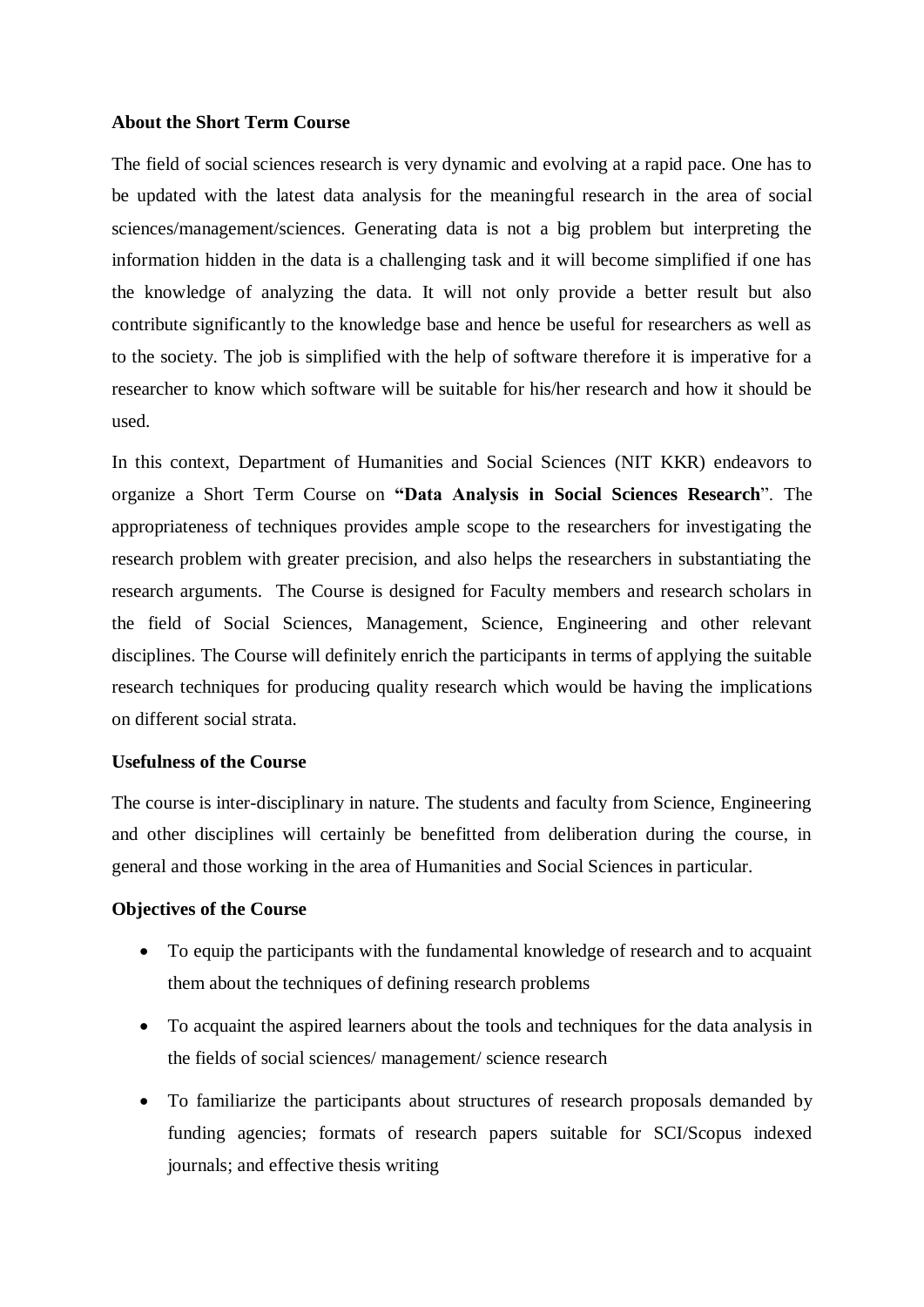#### **Learning Outcomes**

With completion of the course, participants would be comfortable in defining research problems, analyzing the data with suitable techniques and to present the analyzed data in the form of research publications.

#### **Topics**

Research- Fundamentals and defining problems Basic understanding of data-Tabulation and graphical analysis Sampling and Questionnaire designing Hypothesis testing ANOVA, ANCOVA, MANOVA, MANCOVA Parametric and Non-Parametric Tests Factor and Cluster Analysis Confirmatory Factor Analysis Structural Equation Modeling Discriminant Analysis Multidimensional Scaling and Conjoint Analysis Regression Analysis –Simple and Multiple Multicollinearity, Heteroscedasticity and Autocorrelation in Regression Analysis Model Specification and Diagnostic Testing Dummy Variable Regression Models Logit, Probit and Tobit Models Time series Econometric Analysis Psychometric properties of a Psychological Test ARIMA, ARCH, GARCH, VAR, ECM & Cointegration analysis Software Applications- SPSS, AMOS, STATA, EVIEWS, MATLAB Research Ethics Report Writing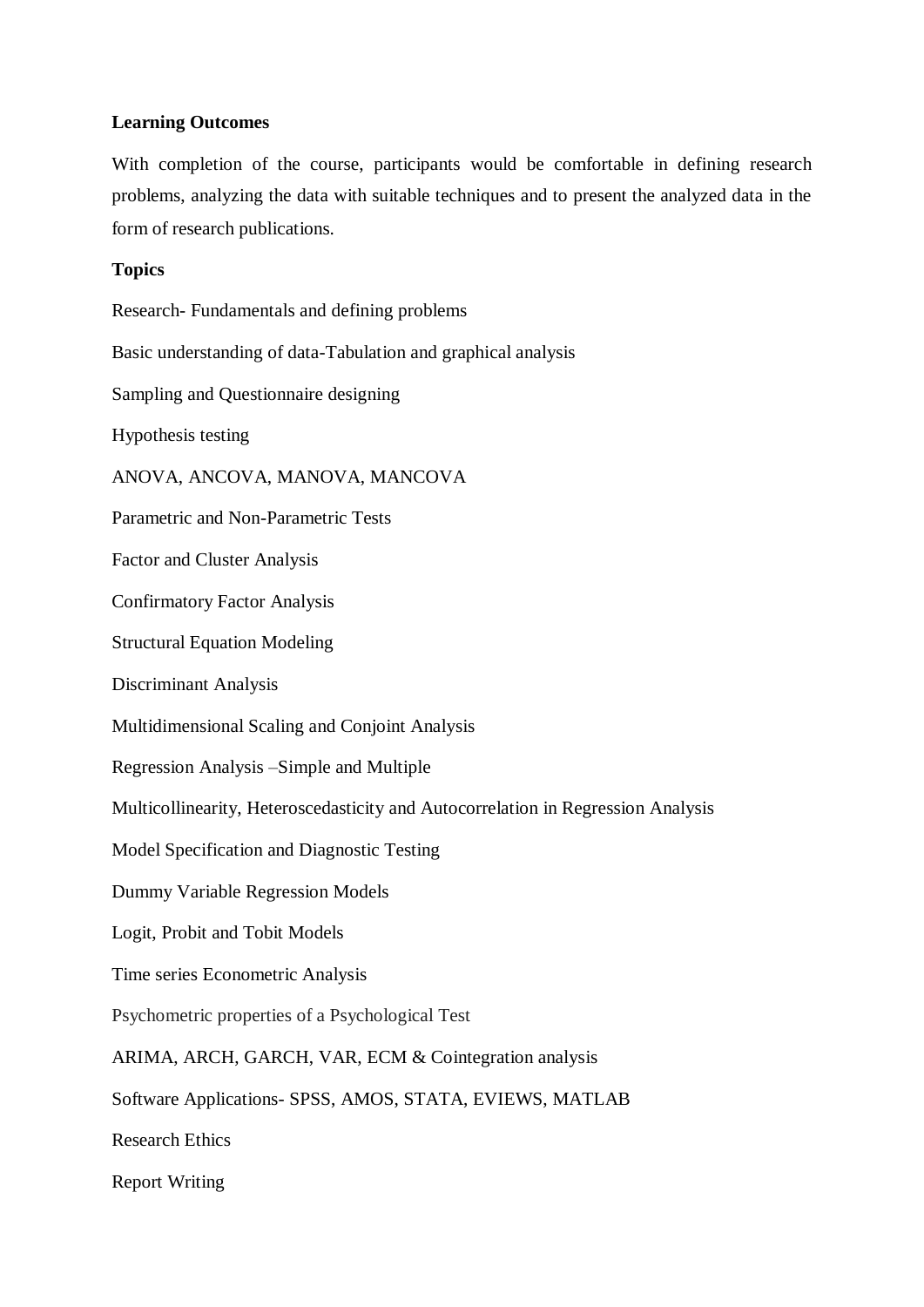## **Pedagogy**

Lectures, along with hands-on practical classes, will be the mode of conducting the Course. The Course is designed to impart not only the theoretical knowledge of the topics mentioned above; rather special emphasis will be given on the software applications part for appropriate research modeling. Participants are encouraged to bring their own laptops with trial version of SPSS, AMOS, EVIEWS etc. for having hand on exercises and getting the maximum advantages of the course.

#### **Who should attend?**

Faculty members/ policy practitioners/research scholars/ students from academic Institutions/ Universities can attend the course. Selected number of participants will be invited to attend the course.

## **Registration Fee for the Course**

| <b>Participants</b>                                 | <b>Without Accommodation</b> | <b>With Accommodation</b> |
|-----------------------------------------------------|------------------------------|---------------------------|
| <b>Students (PG &amp; MPhil)</b>                    | $Rs. 2,500/$ -               | <b>Rs. 3,000/-</b>        |
| <b>Research Scholar</b>                             | <b>Rs.</b> 3,000/-           | Rs. 3,500/-               |
| Faculty/Academician/<br><b>Policy Practitioners</b> | $Rs. 5,000/-$                | <b>Rs. 6,000/-</b>        |

The Registration fee includes the Course Kit, Certificate, High tea, Lunch, and Tea/Coffee during session breaks. No TA/DA will be paid to the participants. Participants will be selected on first-come-first serve basis in the range of 35 to 45. Certificates will be presented to the participants in valedictory ceremony on the last day of the course.

## **Mode of Payment of Conference Registration: Online/Demand Draft.**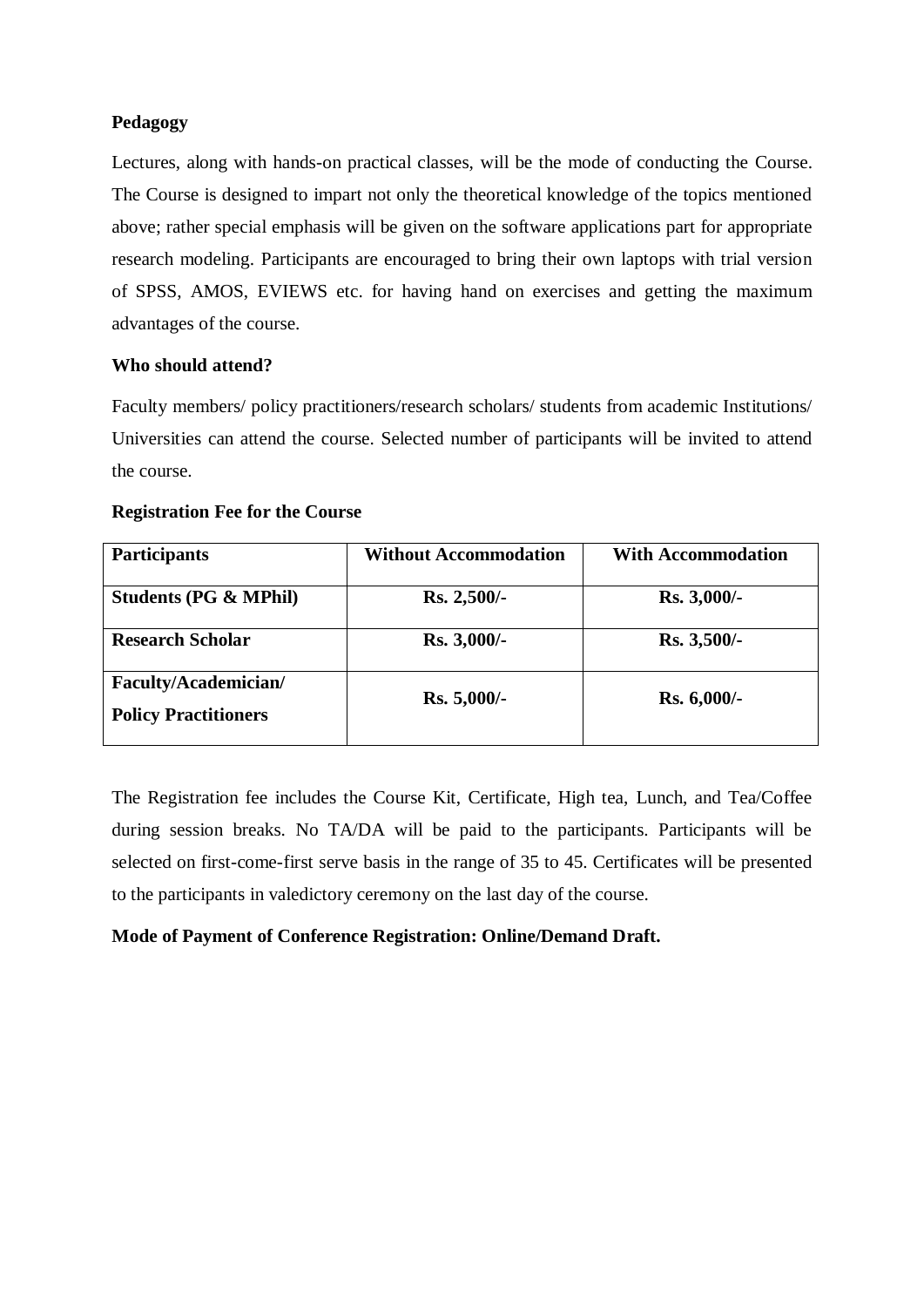## **Important Dates**

## **Last date of Registration: 28 Nov. 2017**

## **Confirmation to Participants: 30 Nov. 2017**

**Course Conveners**: Dr Kiran Mor & Dr Shabnam

**Course Coordinators**: Dr Geeta Sachdeva & Dr Ashwani

# **Scanned copy of registration form (duly singed by the candidate) and fee receipt can be mailed on** Email: [stcnit2017@gmail.com](mailto:stcnit2017@gmail.com)

In case of any query contact to: Dr Shabnam (9416957877) Dr Geeta Sachceva (9034820185) Dr Ashwani (8901422745)

--------------------------------------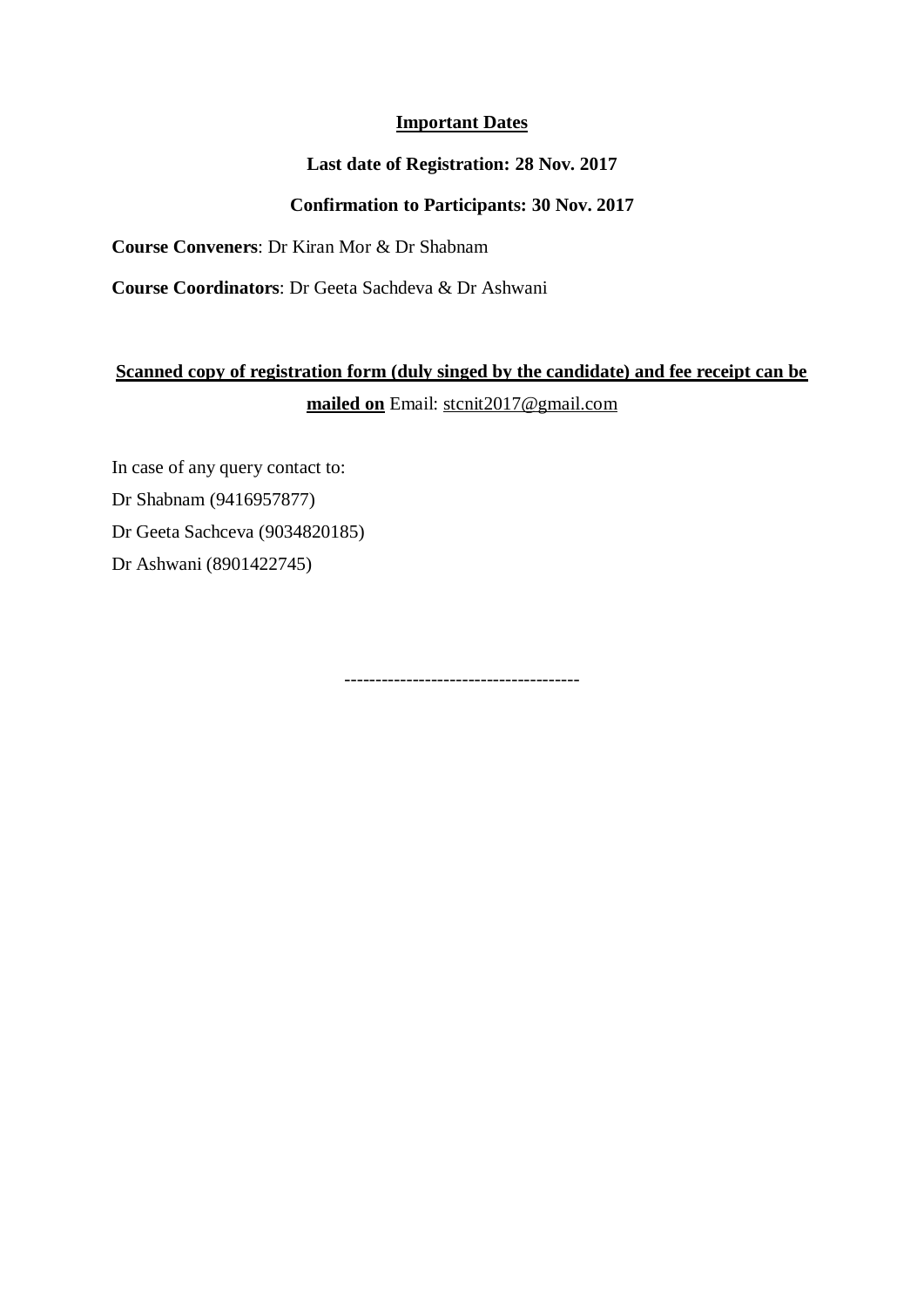

## **SHORT TERM COURSE**

**on**

## **DATA ANALYSIS IN SOCIAL SCIENCES RESEARCH**

**Dec 18-22, 2017 Department of Humanities and Social Sciences, NIT Kurukshetra (Haryana)**

#### **REGISTRATION FORM**

| Participant's Name                                           |                                                                                                                      |
|--------------------------------------------------------------|----------------------------------------------------------------------------------------------------------------------|
| Designation & Department:                                    | <u> 1989 - Johann Barbara, margaret eta biztanleria (h. 1989).</u>                                                   |
| Organisation (Affiliation)                                   | <u> 1989 - Johann Stoff, amerikansk politiker (d. 1989)</u>                                                          |
| Category (Tick)                                              | FACULTY / INDUSTRY / RESEARCH SCHOLAR /<br><b>OTHERS</b>                                                             |
| If Others, Specify                                           | <u> 1989 - Johann Barbara, martxa alemaniar arg</u>                                                                  |
| <b>Address for Communication</b>                             | <u> 1980 - Johann Stein, mars an deutscher Stein und der Stein und der Stein und der Stein und der Stein und der</u> |
| Mobile No.                                                   | <u> 1989 - Johann Barbara, martxa al III-lea (h. 1989).</u>                                                          |
| Email                                                        |                                                                                                                      |
| <b>Accommodation Required</b><br>(If yes, Specify the dates) | YES / NO                                                                                                             |
| <b>Registration fee Detail</b>                               |                                                                                                                      |
| A. Demand Draft No*:<br>Issuing Bank & Date                  |                                                                                                                      |
| Amount                                                       |                                                                                                                      |
| <b>SBI</b> collect Detail                                    |                                                                                                                      |
|                                                              |                                                                                                                      |

## **Signature of the Participant**

\*In favour of **"Director, National Institute of Technology, Kurukshetra''** payable at Kurukshetra.